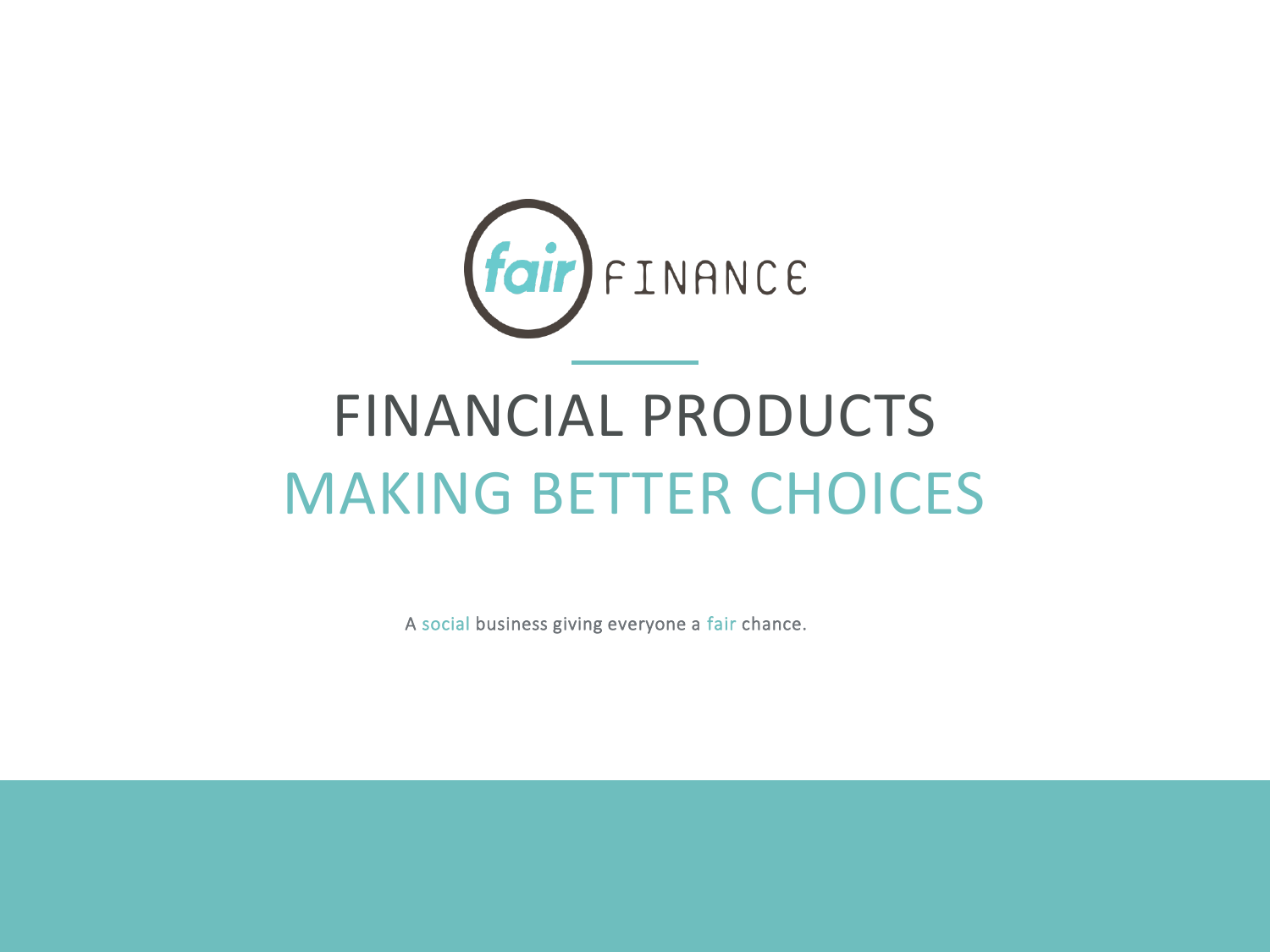# FAIR FINANCE

We are a social business revolutionising financial services to give everyone a fair chance.

We offer financial products and services designed to meet the needs of people who are financially excluded.

We are committed to providing high quality products and services that are affordable and accessible.

Our customers are ignored by the mainstream financial services industry and often exploited by the sub-prime lenders

When we have helped to put the loan sharks and predatory lenders out of business, then we will know we have been successful.

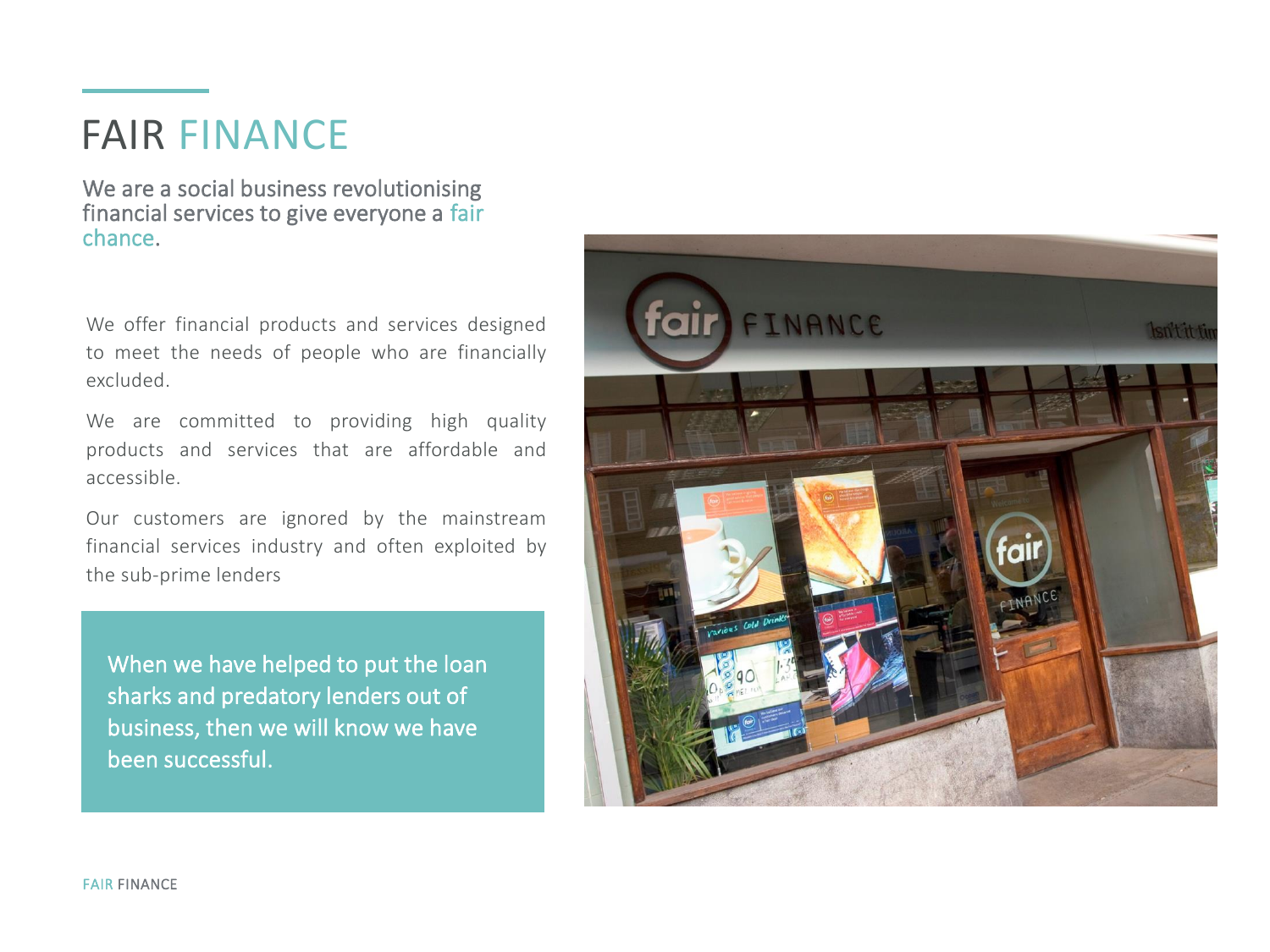#### SUB PRIME AND HIGH COST LENDING MARKET

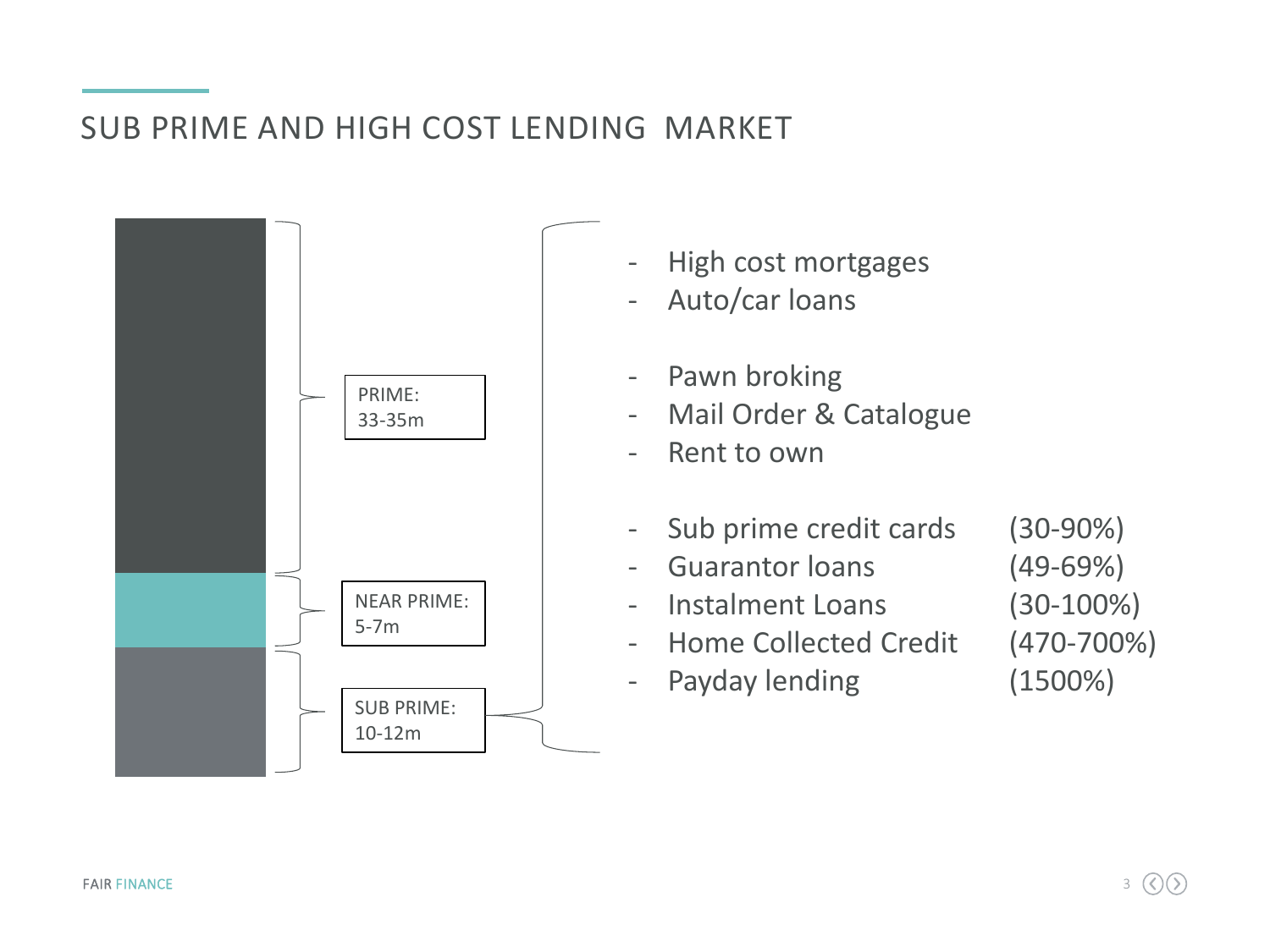# WHO USES HIGH COST CREDIT?

- Self employed
- Credit impaired
- Low paid
- Part time employed
- Recent migrants
- No credit history
- Poor credit history
- General no assets



#### **Savings**



UK median £1,500-3,000

# **Financial distress**

have less than

£500

50%

experience financial distress after applying for a loan

miss at least one bill payment

44%

### Other borrowing options



have outstanding debt from other types of lender, mainly:





 $24%$ 

FAIR FINANCE CHECK CHECK CHECK CHECK CHECK CHECK CHECK CHECK CHECK CHECK CHECK CHECK CHECK CHECK CHECK CHECK CHECK CHECK CHECK CHECK CHECK CHECK CHECK CHECK CHECK CHECK CHECK CHECK CHECK CHECK CHECK CHECK CHECK CHECK CHECK their only option



family members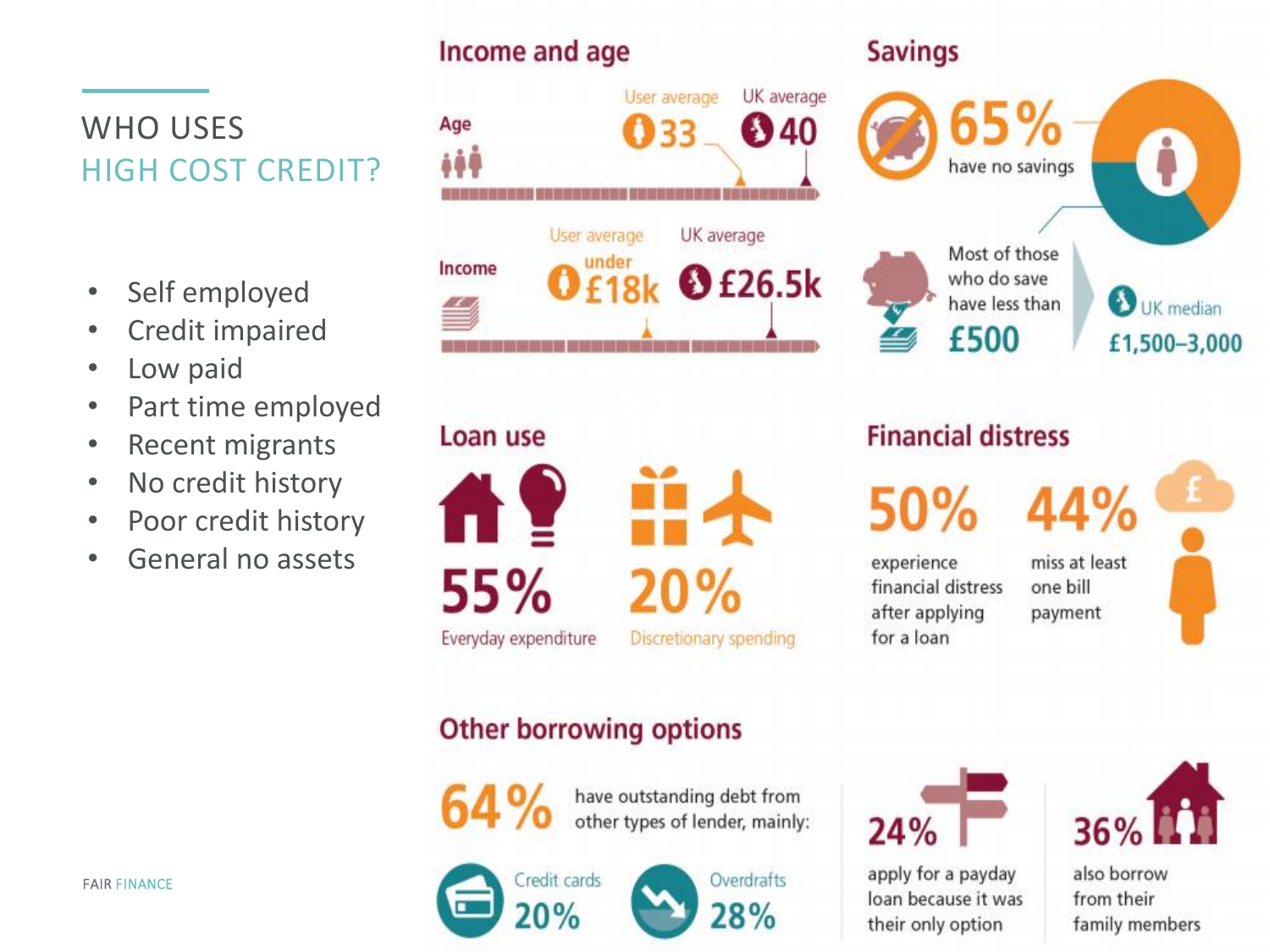#### LACK OF ACCESS & CREDIT HISTORY: BUT ALSO DESIGN

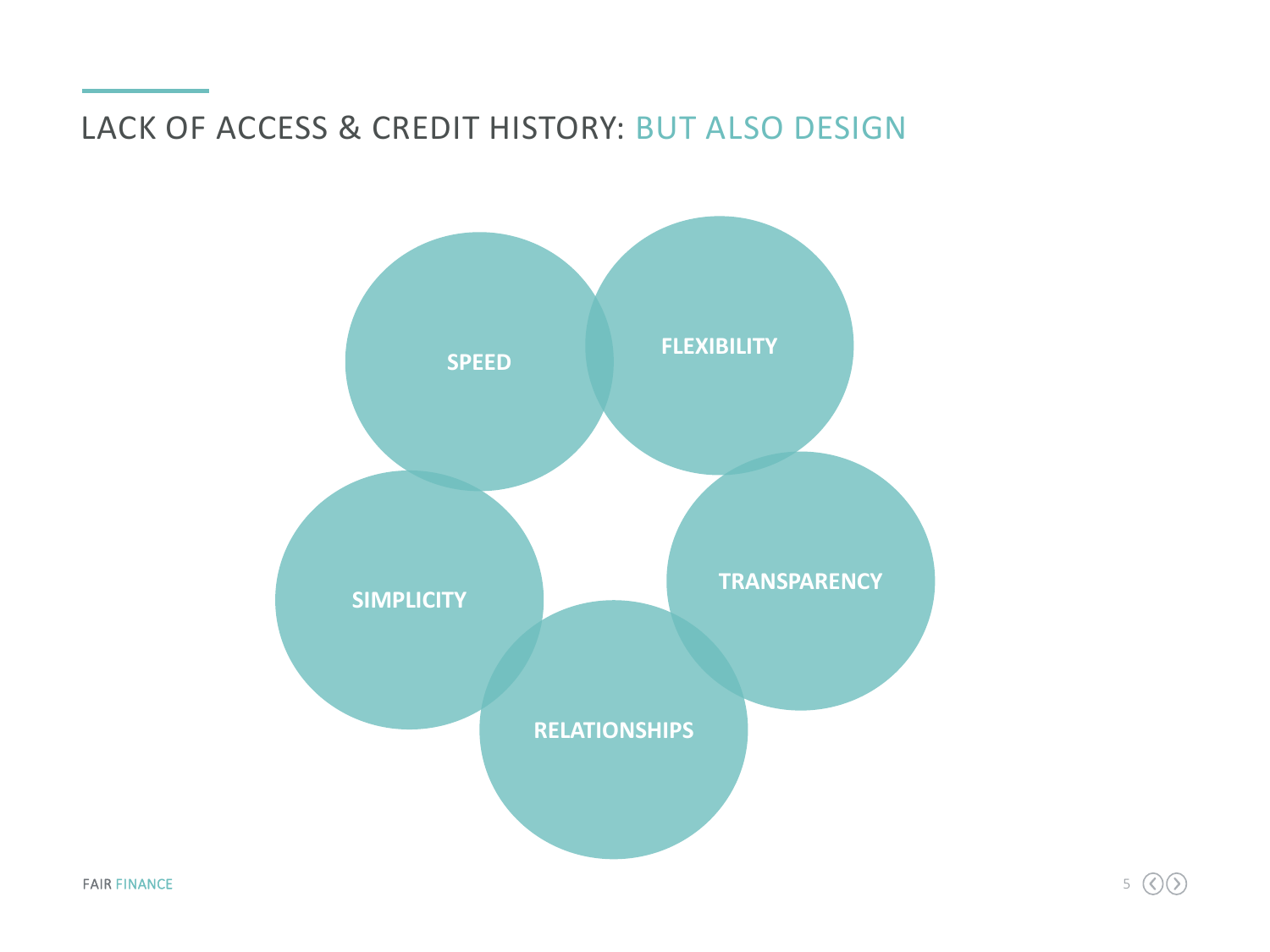#### LACK OF ACCESS & CREDIT HISTORY: BUT ALSO DESIGN & CHOICE

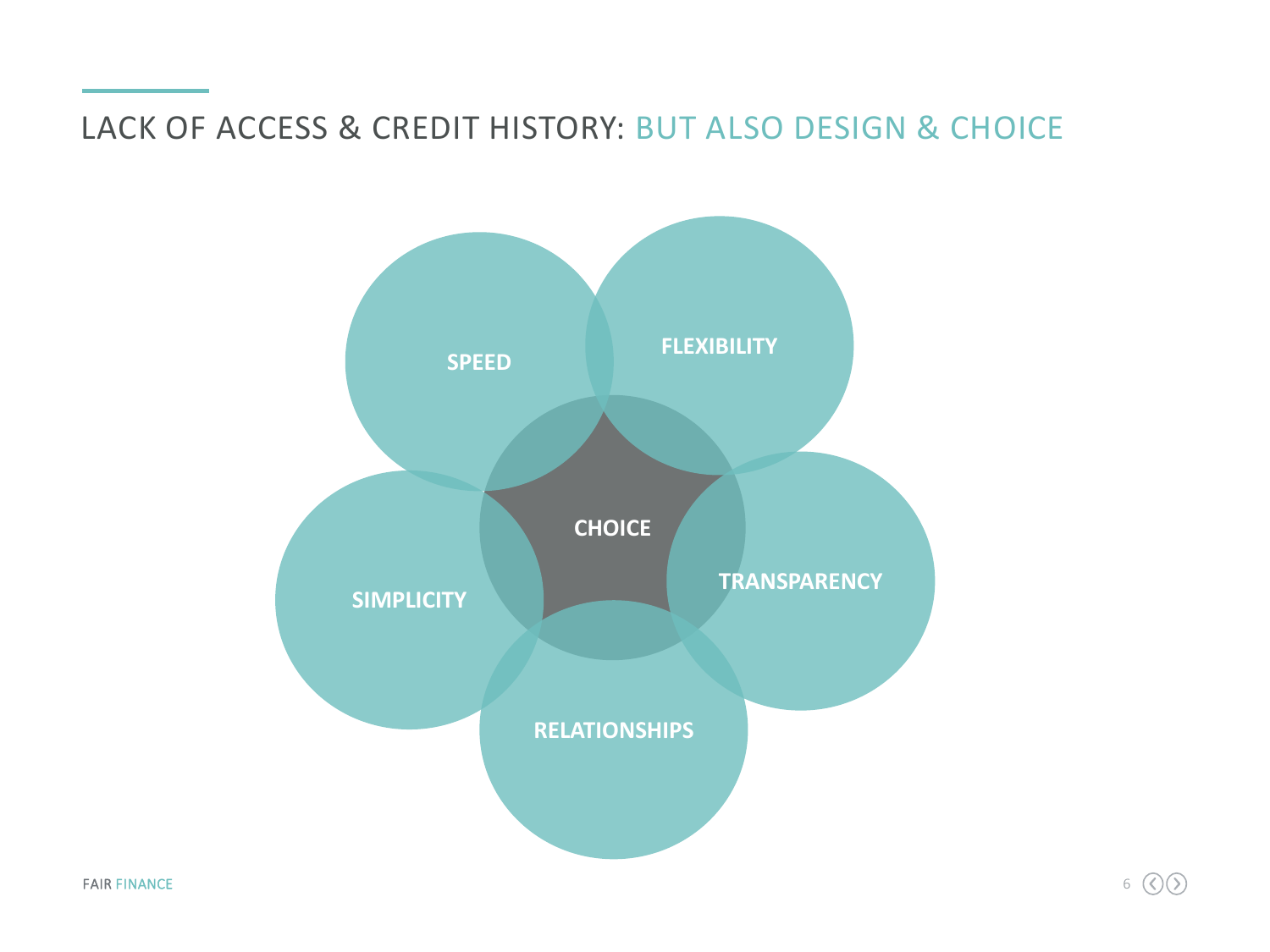#### SOPHISTICATED USERS OF FINANCE: GEORGE











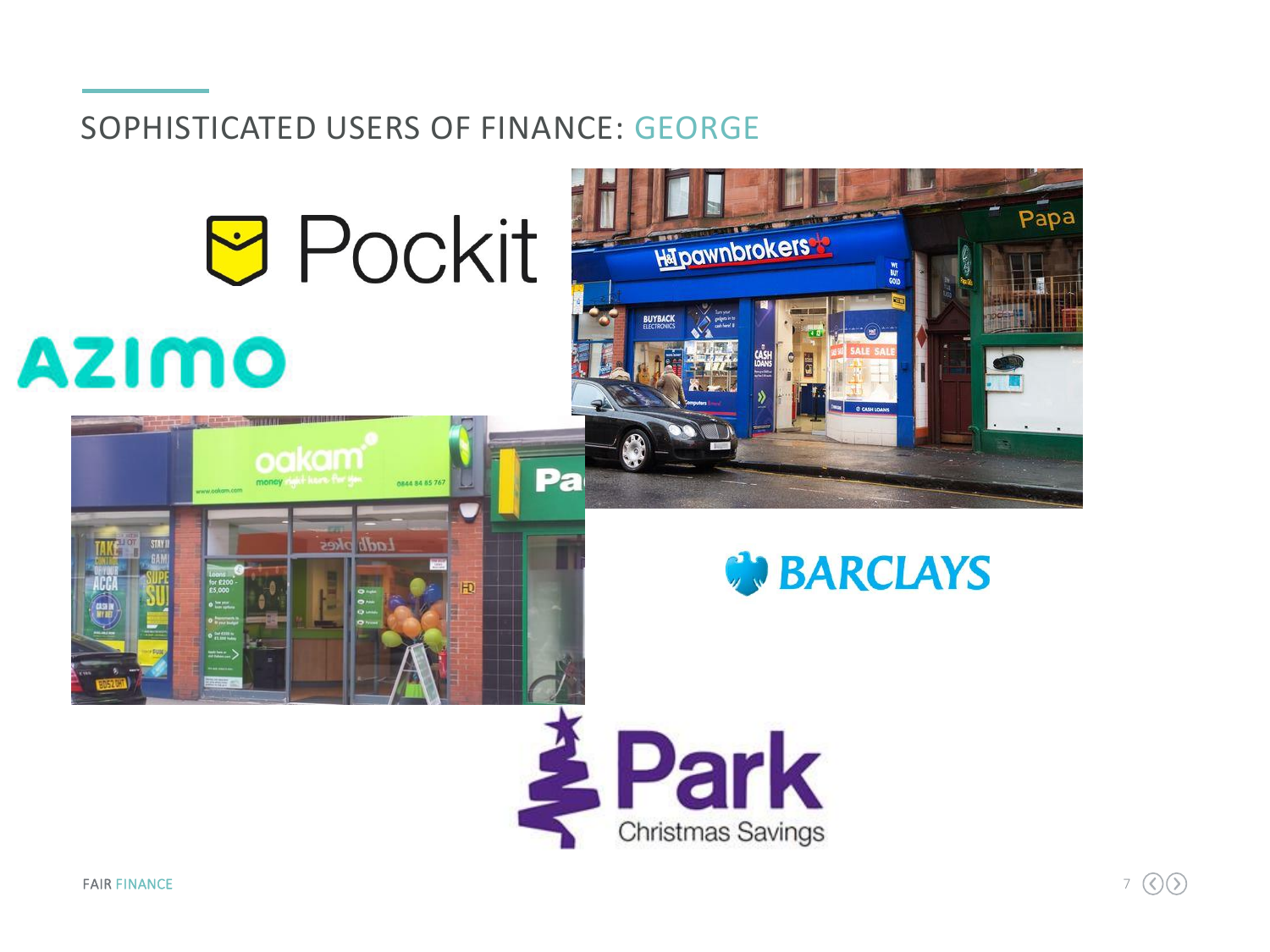WHAT DOES THIS MEAN FOR POLICY: UNDERSTANDING FINANCIAL **SERVICES** 

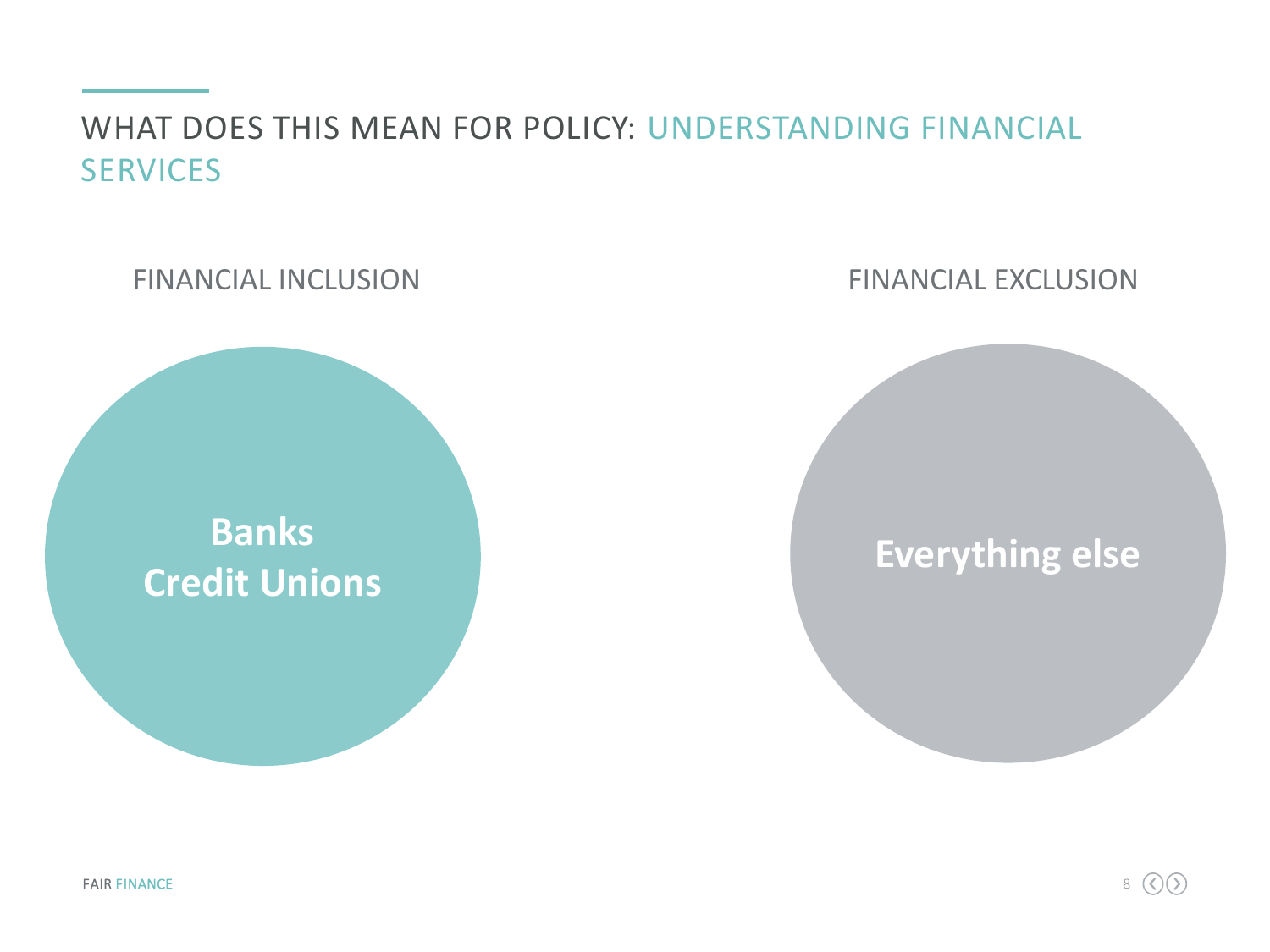# WHAT DOES THIS MEAN FOR POLICY: UNDERSTANDING FINANCIAL **SERVICES**

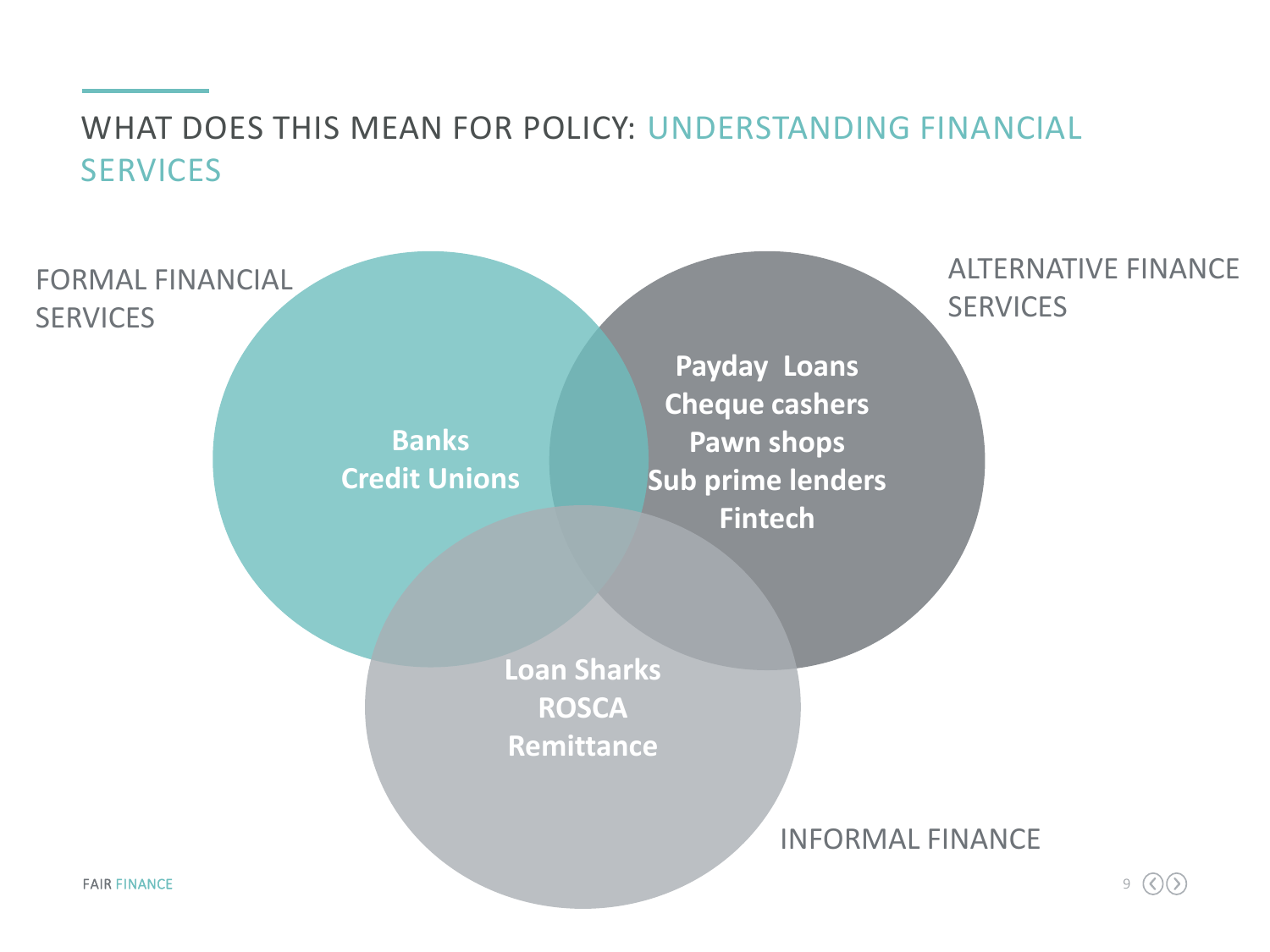# WHAT DOES THIS MEAN FOR CUSTOMERS: UNDERSTANDING THE PROBLEM



The risks our clients face are not financial, but the speed they need them resolved and the complexity of the issues results in a financial product being used.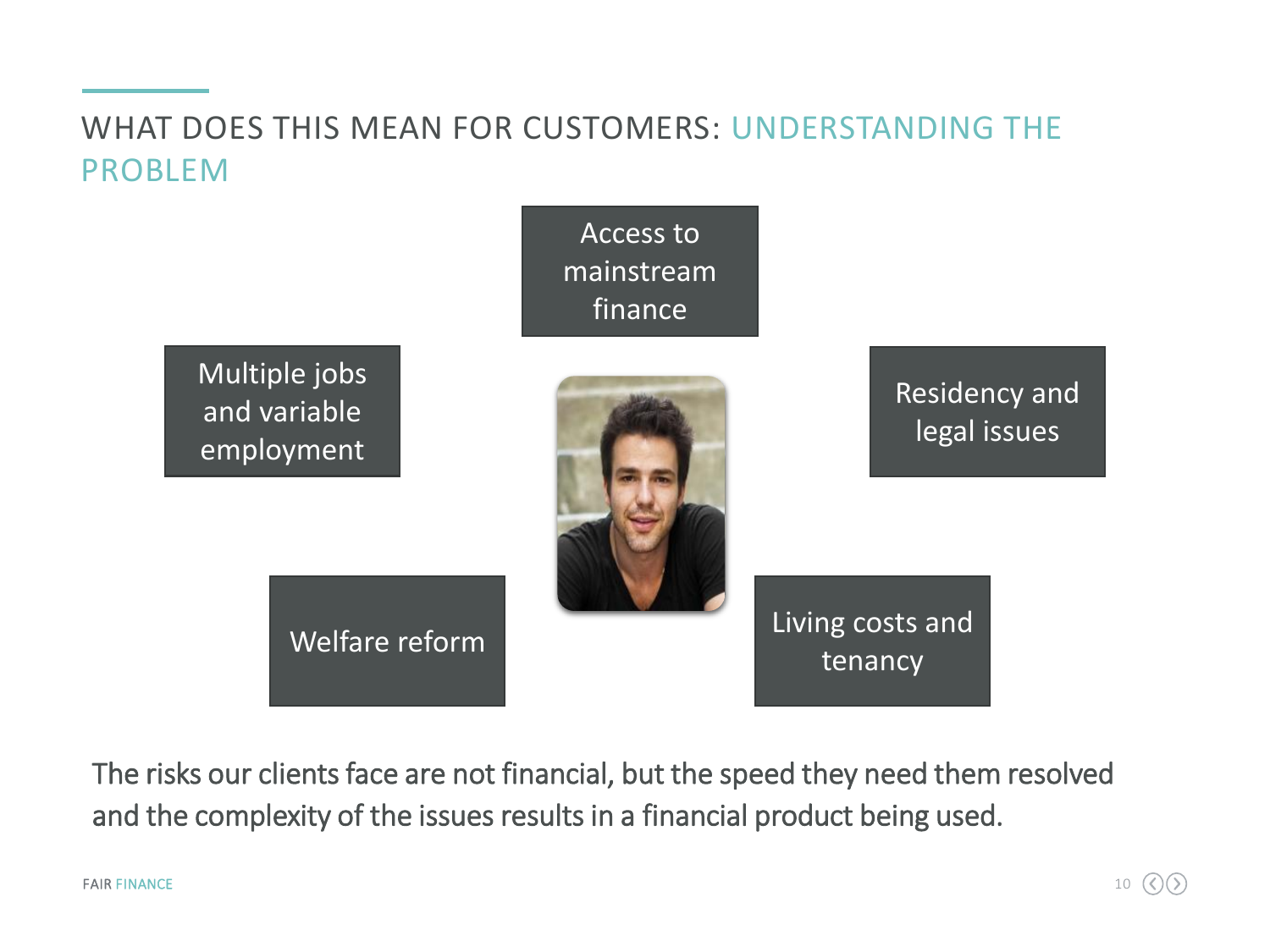#### FAIR FINANCE £25M LENT TO EXCLUDED COMMUNITIES



Improving financial behaviour – reduction



FAIR FINANCE **11**